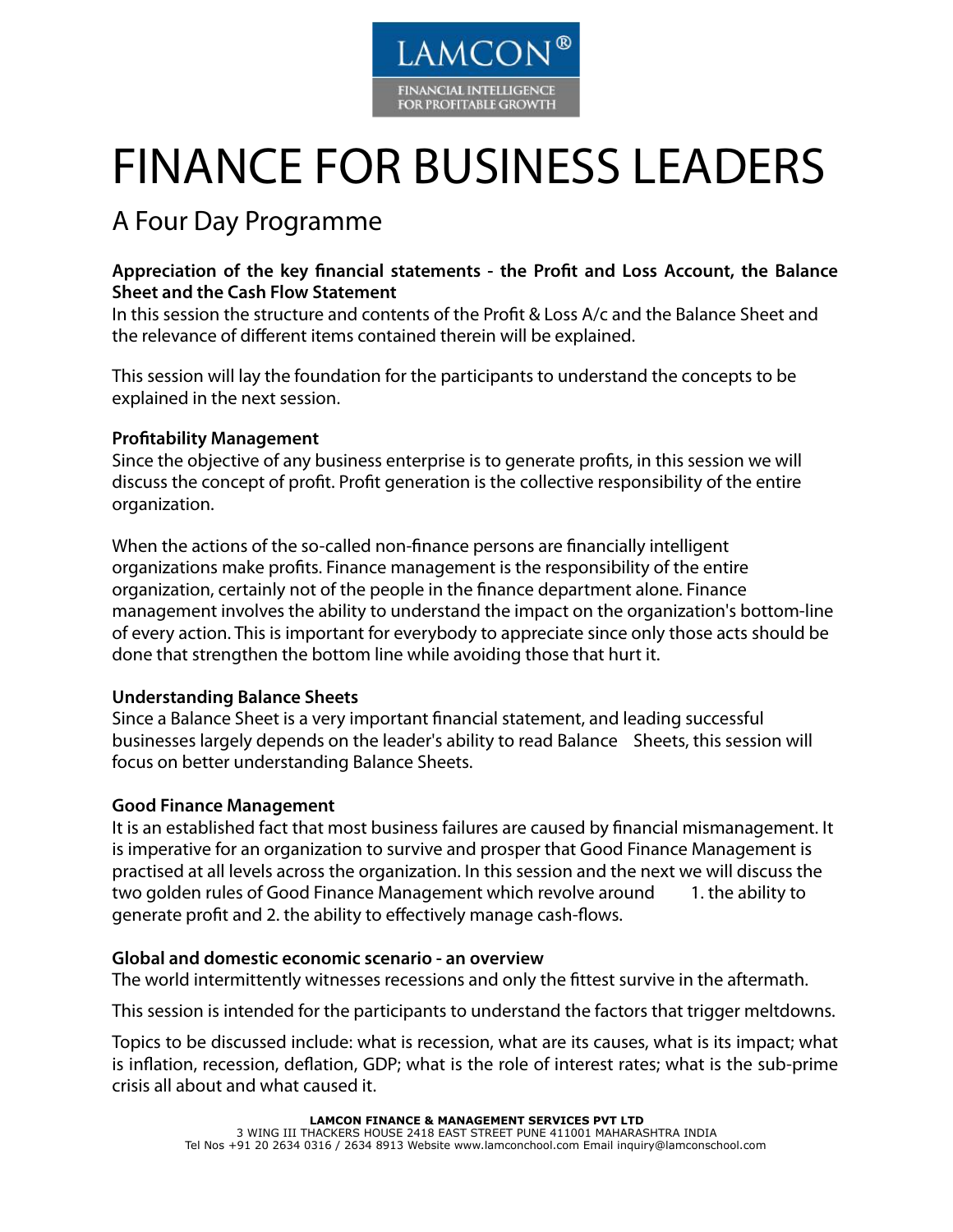

# **Cash Flow Statements and the importance of Cash Management during times of uncertainty**

Profit does not mean money. Even profitable businesses can be terribly short of cash and can get into serious trouble if the cash flow cannot be effectively managed. In this session we will discuss the structure and components of a Cash Flow Statement and its importance.

# **Impact of cash flow on value creation**

This session will discuss how analysts look at cash flows, how profit related ratios are different from cash related ratios and the significance of cash flow on valuation.

# **Marginal Costing Principles**

The session helps participants to work out Break-even Points for their businesses/ projects, set targets for achieving sales, determine pricing policy, take marketing related decisions, understand the impact on profitability of decisions pertaining to credit given to customers, discounts offered etc.

# **Case Studies on Application of Marginal Costing Principles**

#### **Leverage Analysis**

How fixed cost assets or funds can be used to magnify returns to owners is explained in this session. Also covered is the impact of borrowing on profitability, how to maximise profitability by using leverages to one's advantage and the use of leverage analysis to understand how safe/risky an organisation is.

#### **Ratio Analysis**

Ratio Analysis is also a powerful control tool and helps in inter- and intra-company analysis and also in ensuring that the organisation is performing within industry norms, and if not, the steps to be taken for it to do so.

#### **Case studies on Ratio Analysis**

#### **Evaluation of Capital Expenditure Proposals**

In this session we will discuss the Net Present Value method of evaluating projects and will also clarify terms like Discounted Cash Flow, Internal Rate of Return etc.

#### **Evaluating the health of a business through reading of a Funds Flow**

How to read Funds Flow Statements to get an insight into the happenings within an organisation, understand where the money has gone and whether it has been put to right use is the objective of this session.

This will be done through a case study where the participants will be expected to evaluate the health of an organisation using a funds flow statement in a group discussion exercise. The participants will also get an opportunity to test the practical application of all the principles that they have learnt during the course of this programme.